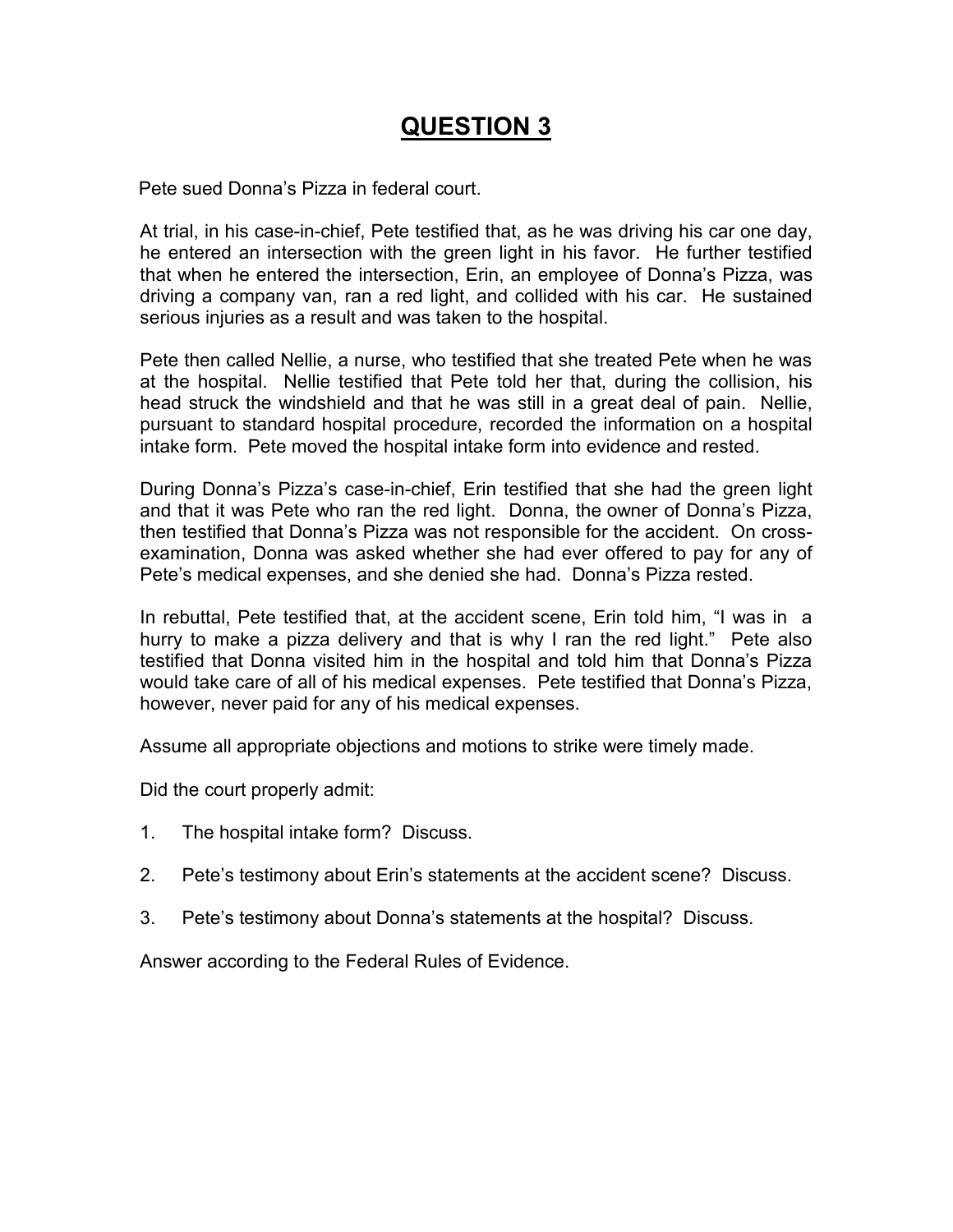## **3) Please type the answer to Question 3 below.** *(Essay)*

Question 3

# **1. The hospital intake form**

The facts state that P's witness, N, testified she treated P at the hospital, that P told her his head struck the windshield during the collision and he was still in a great deal of pain at the time of treatment. N recorded this information on this hospital intake form pursuant to standard procedure. P moved that form into evidence. The facts do not expressly state what specific causes of action and relief P has sought or pleaded, but the most plausible interpretation would be a tort cause of action for damages to him and his car.

## *Relevance*

D may object to the admission of or move to strike the hospital intake form on grounds that it is not relevant to P's claims against it, in whole or in part.

The Federal Rules of Evidence provide that evidence offered to the court must bear direct relevance upon P's claims or defenses against such claims. The test for relevance is whether its admission tends to make one of P's claims more or less likely than without the evidence.

For a tortious claim by P against D, this hospital form quite clearly meets the relevance test. With the admission of the form and its recordation of P's recollection of D's failure to obey the traffic signal and its subsequent injury to his health and car. Without the form, there is less evidence of P's claim that E struck him with D's van and the resulting injury, and therefore less likeihood that this occurred.

The court would most likely overrule D's objection on grounds of relevance, notwithstanding the other evidentiary rules.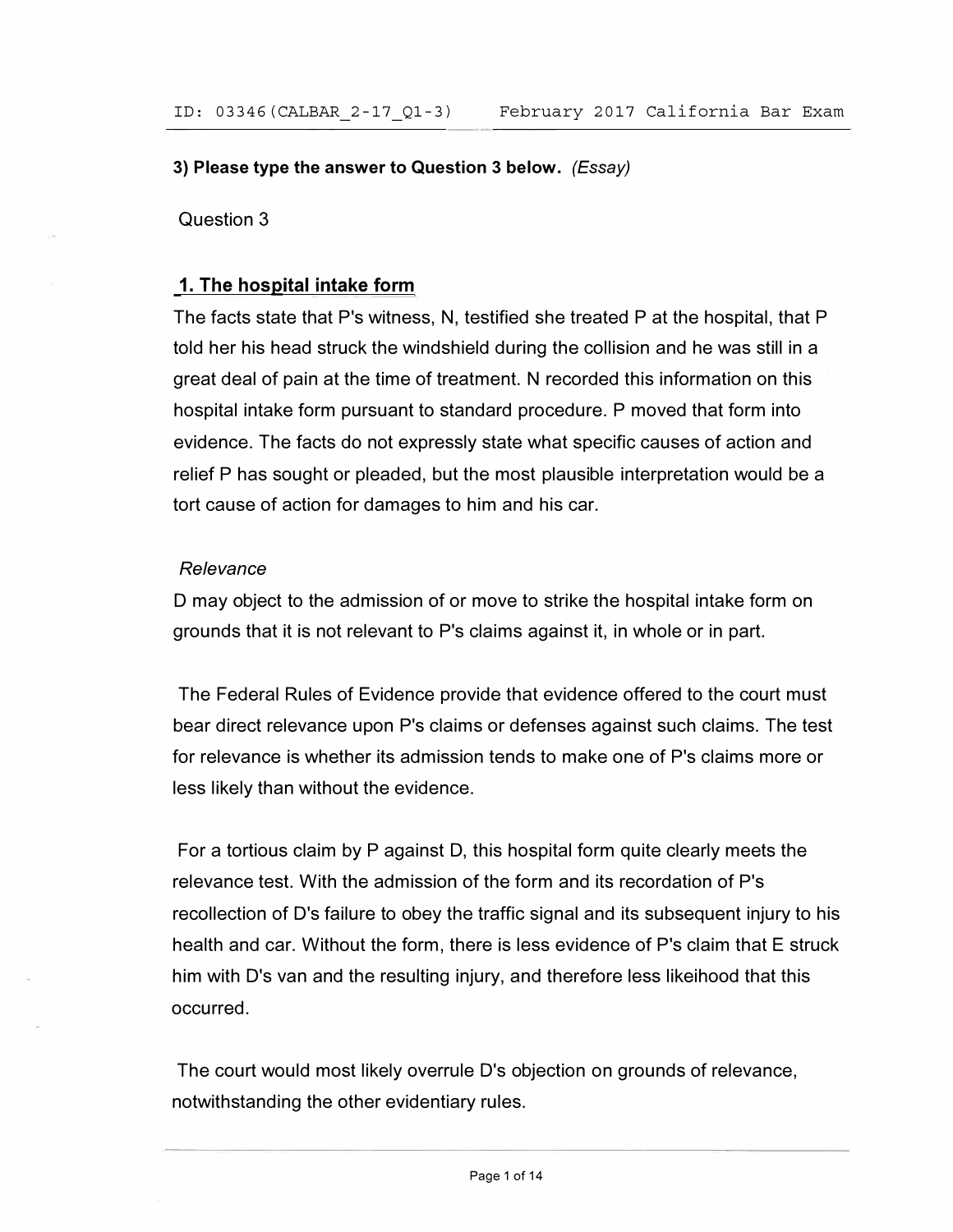# *Probativeness/Prejudice*

D can also object to admission of the hospital form on grounds that it would unfairly prejudice D.

When the probative value of evidence is outweighed by the prejudice resulted against the defending party, it may not be admitted into evidence.

D might object on grounds that the form is prejudicial to D as an official hospital form stating that P was injured by D.

This objection would likely be overruled as it does not result in any unfair prejudice, but tends to prove the extent of P's injuries and that he timely complained after the accident.

### *Hearsay*

D should raise the objection that the form is an out-of-court statement, shifting the burden to P to show that it meets an exception.

With numerous exceptions, out-of-court statements that are inadmissible when offered for the truth of the matter asserted.

P will likely be able to defeat the objection on at least one of these many exceptions.

#### *Business Records*

P should rebut that the hospital form meets the business records exception.

Records regularly made or collected in the course of a business' operations are exempt from the hearsay rule.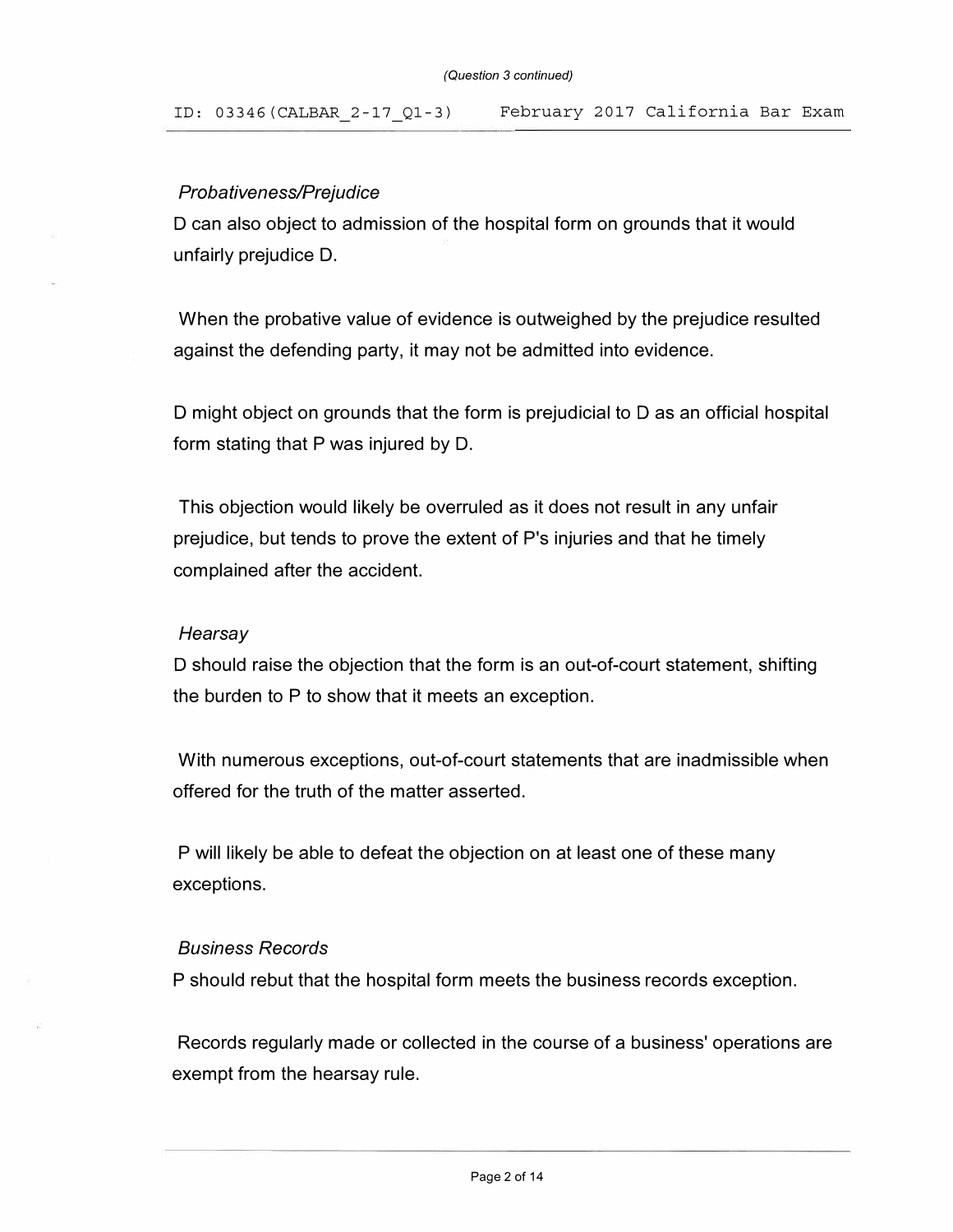**The hospital intake form was recorded in accordance with standard hospital procedure. There is no evidence that N deviated from practice in filling out and filing the form.** 

**A court will most likely find that the form meets the business records exception to the hearsay rule.** 

## *Public Records*

**Another exemption is granted for records that are regularly recorded with a state agency and made available to the public.** 

**Whether or not the hospital is state-run, the form is unlikely to meet this exception as it is not a public record.** 

## *Authentication*

**D may object to the form on grounds of lack of authentication.** 

**In order for a writing to be admitted, a witness must be able to testify that the writing offered in court is a true and accurate representation of the form in its state when it was written.** 

**The facts do not state whether P asked N whether the form was a true and accurate copy, but it seems he would be able to do so in response to an objection. If N testified as such, the court is most likely to overrule an objection on authentication grounds.** 

# *Best Evidence Rule*

# *Double Hearsay*

**D can further object to the form on grounds that it purports to be the hospital's out-of-court statement as to P's out-of-court statement.**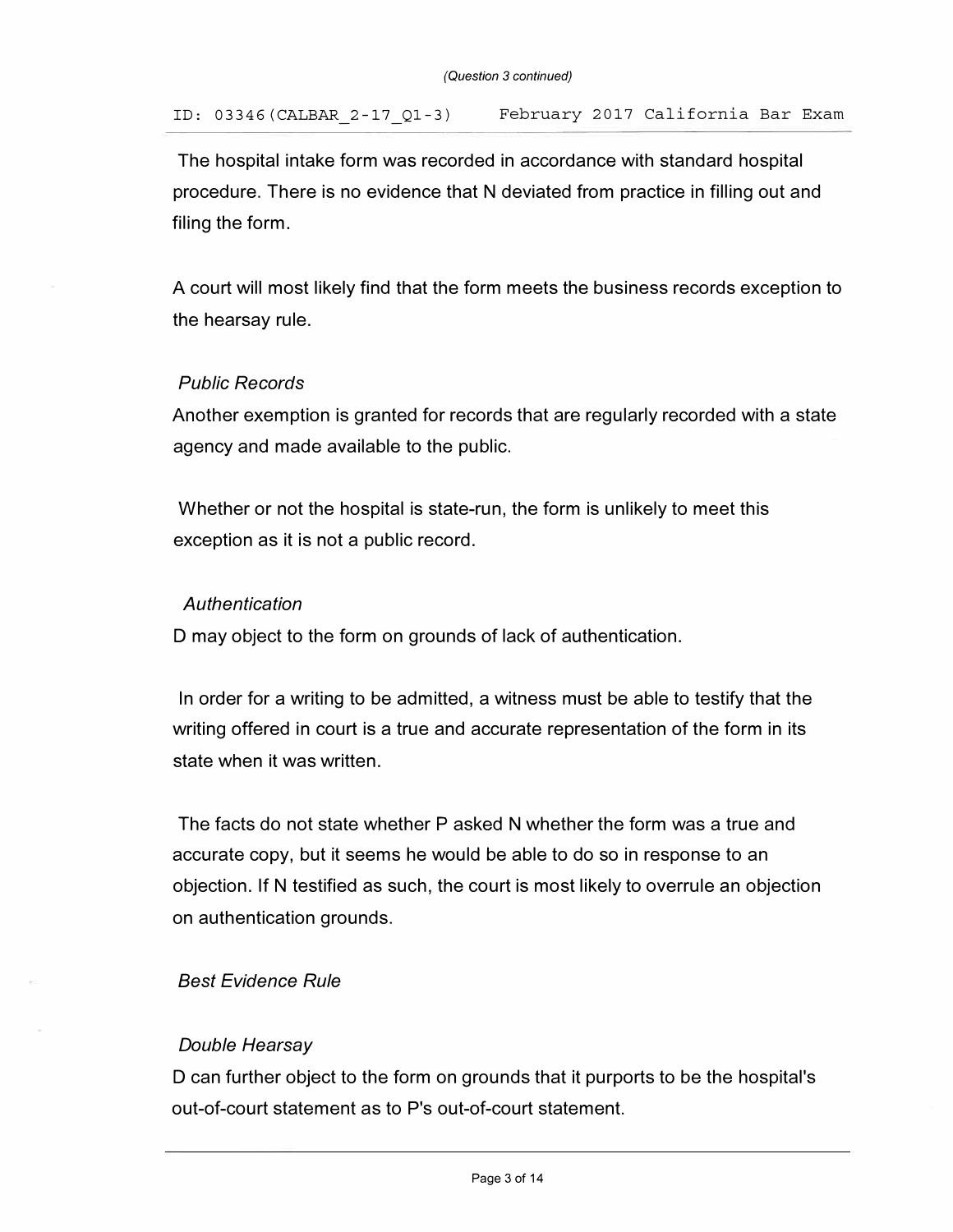The rule for out-of-court statements offered for the truth of the asserted matter extends to out-of-court statements that contain out-of-court statements. When there are multiple levels of hearsay within one piece of evidence, the evidence may be admitted only if each level of hearsay meets one of the lawful exceptions.

If P is prepared to assert the following legal exceptions, the court will likely admit the content of the form and overrule any objection.

### *Present Sense Impression*

P might offer that his statement to N was a present sense impression.

An out-of-court statement is admissible if offered for the declarant's sensual impression at the time of the statement rather than for the truth of the matter asserted.

Although his statement as to the pain he was feeling at the time meets this criteria, his recollection of the accident would not.

#### *Excited Utterance*

P might offer that his statement was an excited utterance.

An out-of-court statement is admissible if the declarant made the statement while still under the rush of emotional excitement, as such recollections are more likely to be accurate than those of other out-of-court statements.

Although P states that he was in a "great deal of pain," this itself is insufficient to meet the criteria. It would also be suspect that he did not have an emotional outburst until reaching the hospital.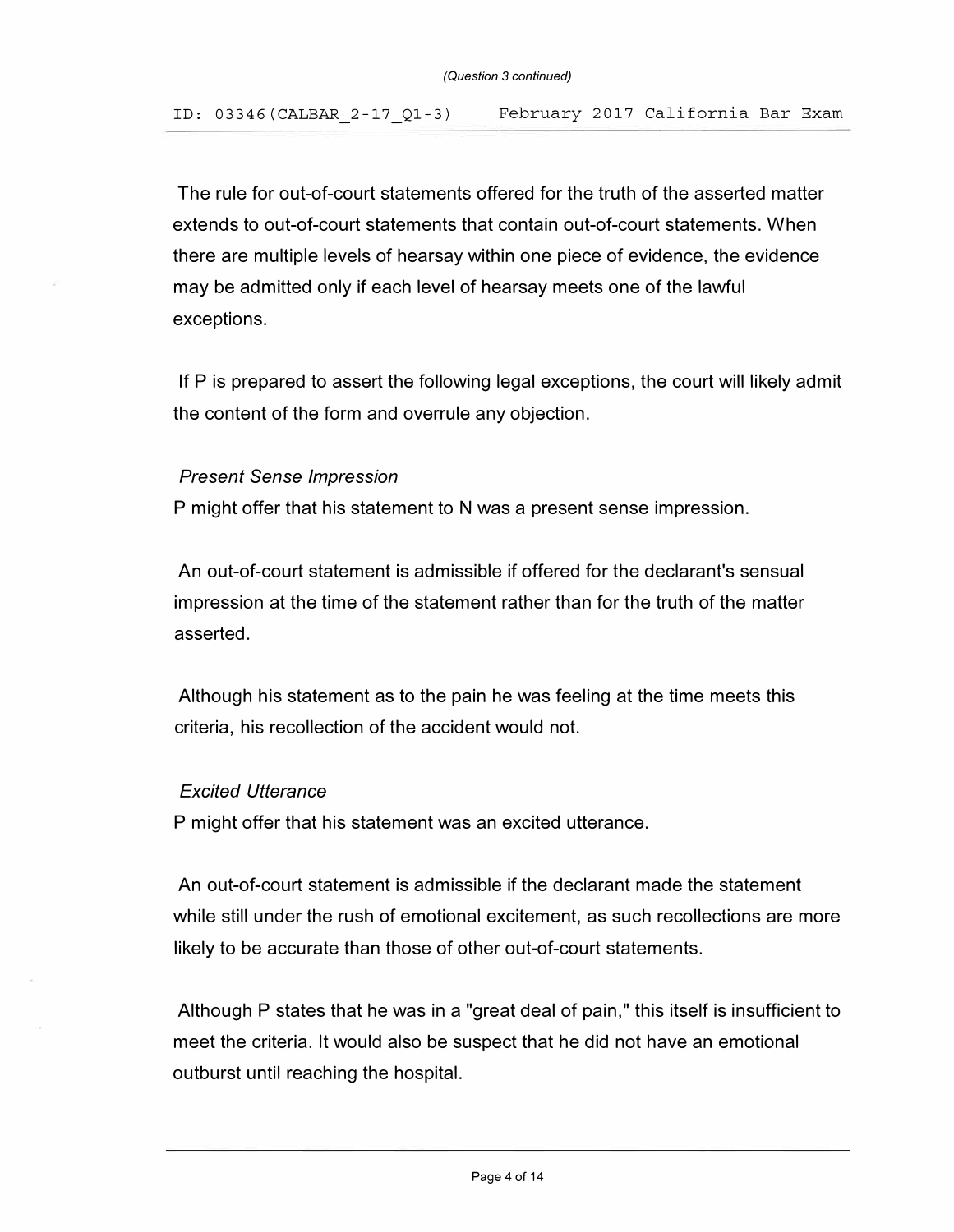## *Recorded Recollection*

P can also offer that his statement was his recorded recollection.

A written record is admissible if offered to show a person's recollection of the events when the circumstances indicate such a recollection would be reasonably reliable.

D might dispute the reliability of this recollection. Since P admits that his head was struck, it may reflect a confused state of mind rather than a sharp recollection. Also, P's statement as to his present pain would not meet this criteria.

Since P only recalled that he struck his head in a collision and N is an uninterested party, the court will likely grant such an exemption but only to the recollection-specific content.

#### *Statement for Medical Treatment*

P can rebut that the statement he made was for the purposes of medical diagnosis.

An out-of-court statement made to a medical professional for purposes of treatment are reliable and thus exempted from the hearsay rule.

D might counter that any description of the events were not relevant to the treatment, but the facts do not indicate that the form includes any specific allegations about D's fault. P will most likely succeed in having the entire statement admitted under this exception.

### *Patient Privilege*

D might try and argue that the form is privileged as it includes private information exchanged between P and his medical care provider. This would be an incorrect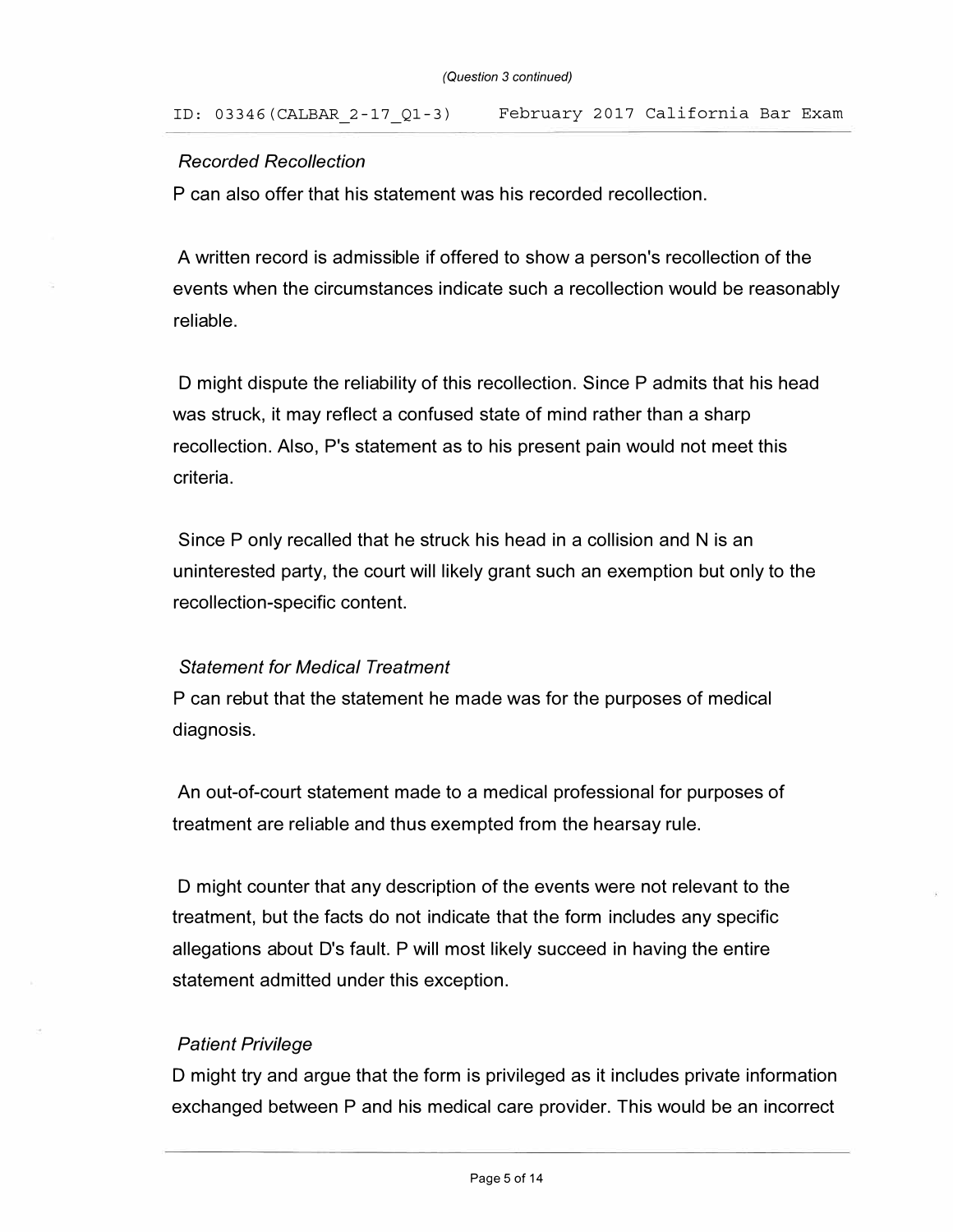application of the rule, which must be invoked by a party demanded to provide such information, not by the opponent of a willing party.

# *Statement Against Interest*

P may try to argue that his admission of pain was a statement against his interest, but this again is an incorrect application of the rule which serves to permit concessions contrary to the declarant's legal interests.

# **2. P's testimony about E's statements**

D may object to or move to strike P's testimony that at the accident scene, E told P "I was in a hurry to make a pizza delivery and that is why I ran the red light," in whole or in part.

## *Relevance*

D may raise an objection to E's statement on grounds of relevance.

The Federal Rules of Evidence provide that evidence offered to the court must bear direct relevance upon P's claims or defenses against such claims. The test for relevance is whether its admission tends to make one of P's claims more or less likely than without the evidence.

Since P had already established that E was driving D's van during the collision, the admission of disobeying a traffic signal indeed goes to show the further likelihood that E, as an agent of D, drove D's van and struck P.

# *Rebuttal* - *Permissible Scope*

D should raise the objection that P seeks to introduce evidence not raised in his case-in-chief for the impermissible purpose of withholding relevant evidence until after the defense has rested.

Evidence provided on rebuttal is limited to counterattacking defenses that have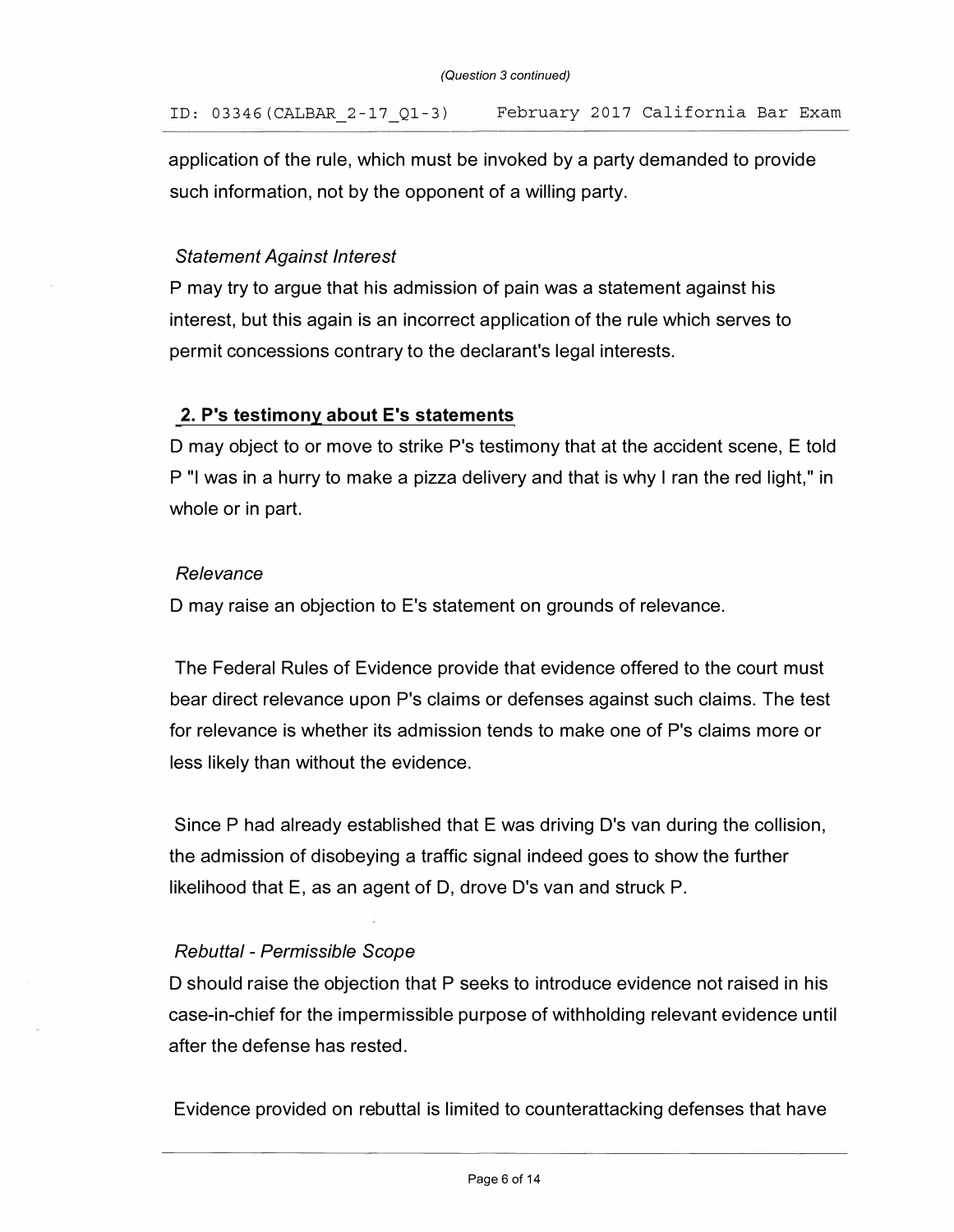been presented. It may not be used to surprise the defense with additional evidence.

Although P likely should have brought this evidence during his case-in-chief, he can rightfully argue that the statement goes to rebut E's testimony that she did not run a red light, and the testimony by D's owner that D was not responsible for the accident.

The court may permit such evidence on grounds that P had already established these facts in his case-in-chief, though D can validly argue that P should have made the statement before rebuttal.

## *Foundation/Scope of Knowledge*

D may object to the statement on grounds that it lacks foundation.

Testimony is inadmissible unless the witness has sufficiently established the factual and circumstantial foundation for the matter asserted.

D's objection will likely be overruled, as P is well situated to know what he heard from D's employee at the accident.

### *Probativeness/Prejudice*

D may object on grounds that the prejudice against D outweighs any probative value.

When the probative value of evidence is outweighed by the prejudice resulted against the defending party, it may not be admitted into evidence.

The statement's probative value is high. It establishes that E drove D's van in the course of D's business against a red light, which furthers the likelihood of D's fault.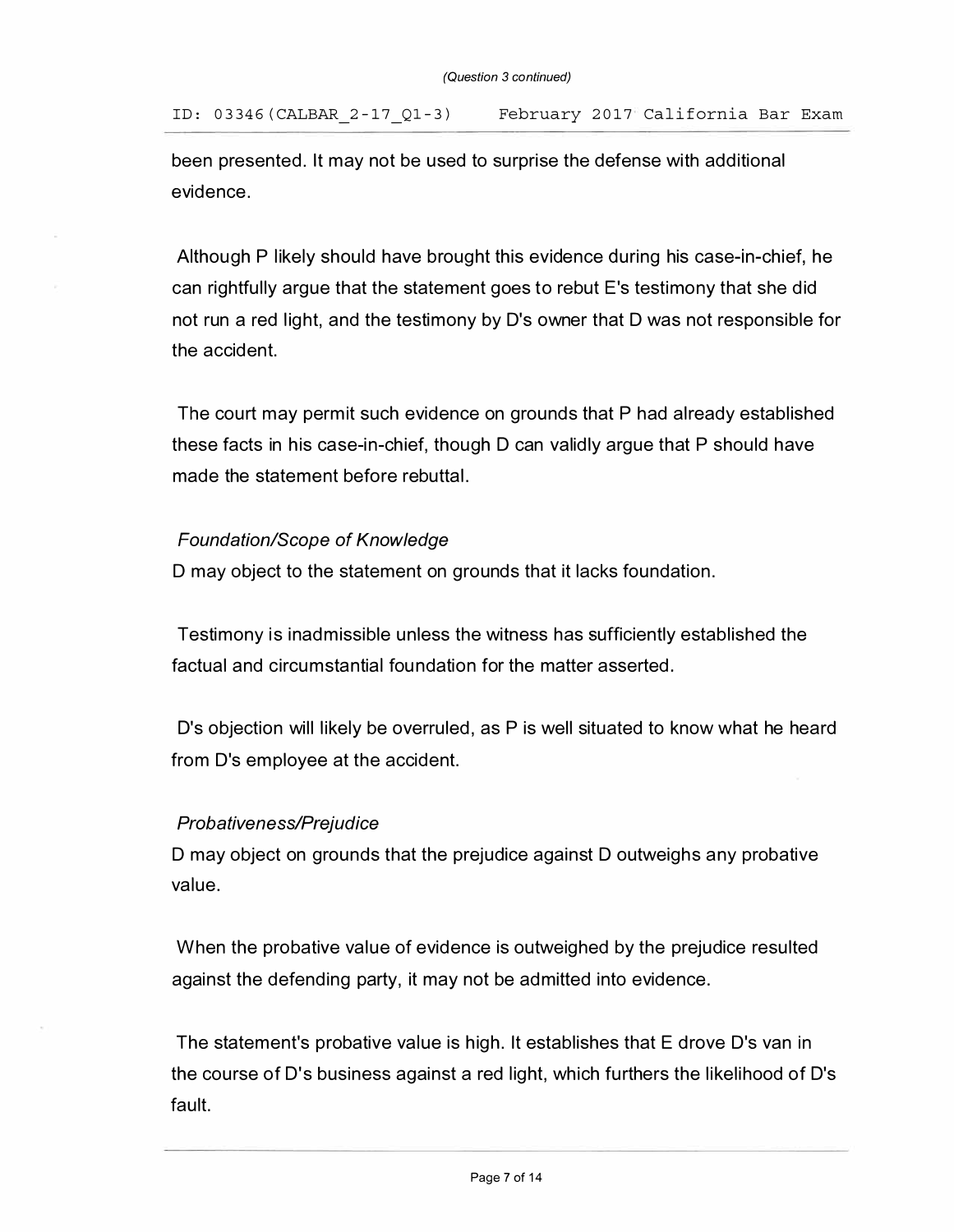The court will likely overrule any such objection.

#### *Hearsay*

D should raise the objection that the statement was made out of court, shifting the burden to P to show that it meets an exception.

With numerous exceptions, out-of-court statements that are inadmissible when offered for the truth of the matter asserted.

The court will likely find that it does meet one of the applicable exceptions.

## *Opposing Party Statement*

P can respond to the objection that the statement meets the hearsay exception allowing for out-of-court statements made by the opposing party.

Out-of-court statements made by the party opponent are exempt from the hearsay rule, as precluding such statements would result in an unfair burden to plaintiffs in proving their case.

Although D testifies that D was not responsible for the accident, D itself calls E as a witness and never attempts to sever liability or agency between D and E. As is such, P's testimony that E was driving on D's behalf stands materially uncontested.

The court will likely find that this statement meets the party opponent hearsay exception.

### *Statement Against Interest*

P can also argue that E's statement is one made against E's interest, and should thus be exempted from hearsay restrictions.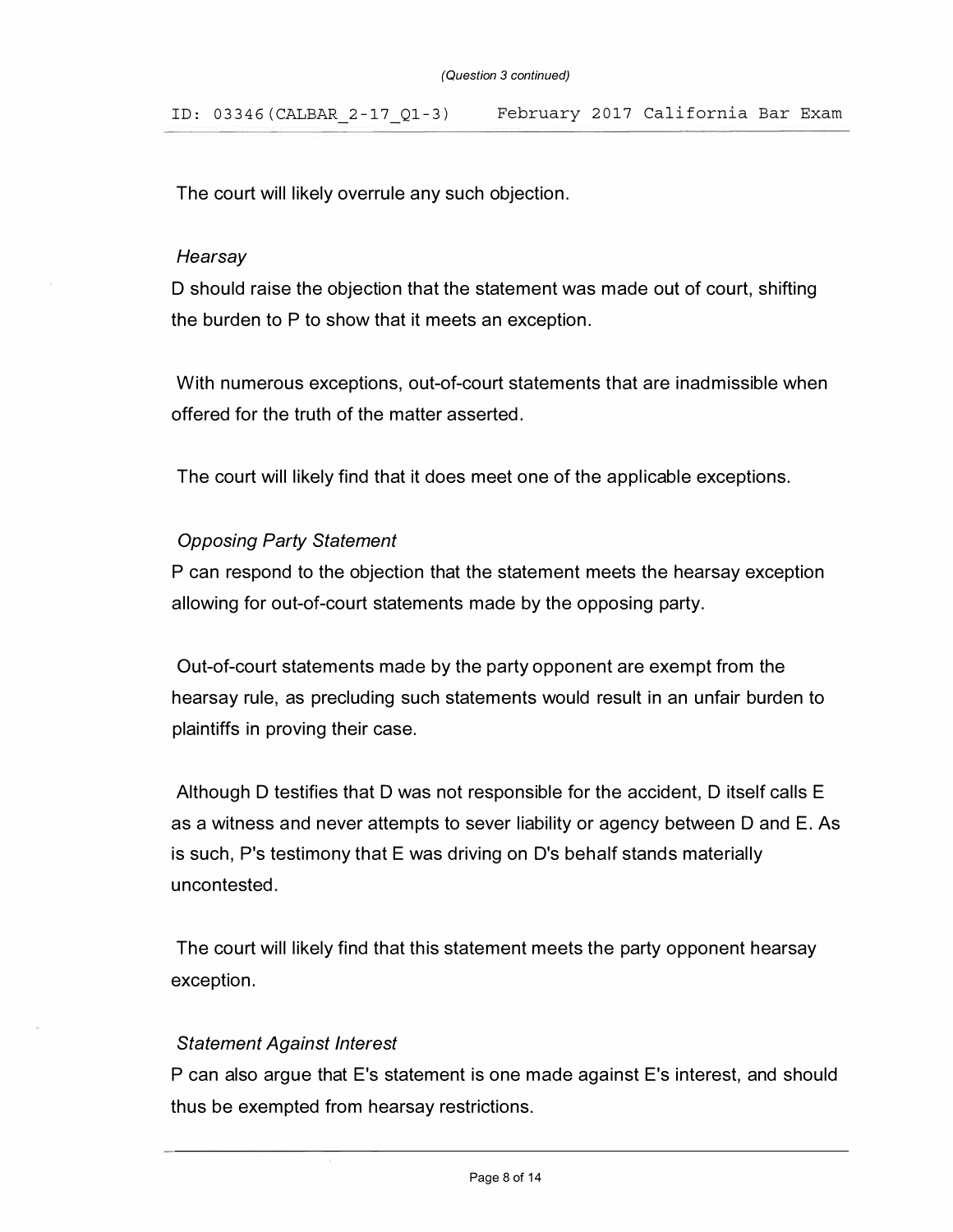An out-of-court statement made by a declarant against the declarant's interests is exempt from the hearsay rule.

E 's admission is a clear-cut statement against her own interest, as she admits to violating traffic laws, thereby admitting liability, and even provides an explanation as to why she did so.

The court will likely exempt the statement from hearsay preclusion as a statement against the declarant's interest.

## *Excited Utterance*

P might try to argue that the statement should be exempt from hearsay as an excited utterance.

An out-of-court statement is admissible if the declarant made the statement while still under the rush of emotional excitement, as such recollections are more likely to be accurate than those of other out-of-court statements.

Although E may very well have been excited at the time of the statement, the content does not sufficiently demonstrate this. E 's statement does not contain any apparent exclamations or outbursts.

The excited utterance exception will unlikely apply here.

### *Present Sense Impression*

P might offer that E's statement to P was a present sense impression.

An out-of-court statement is admissible if offered for the declarant's sensual impression at the time of the statement rather than for the truth of the matter asserted.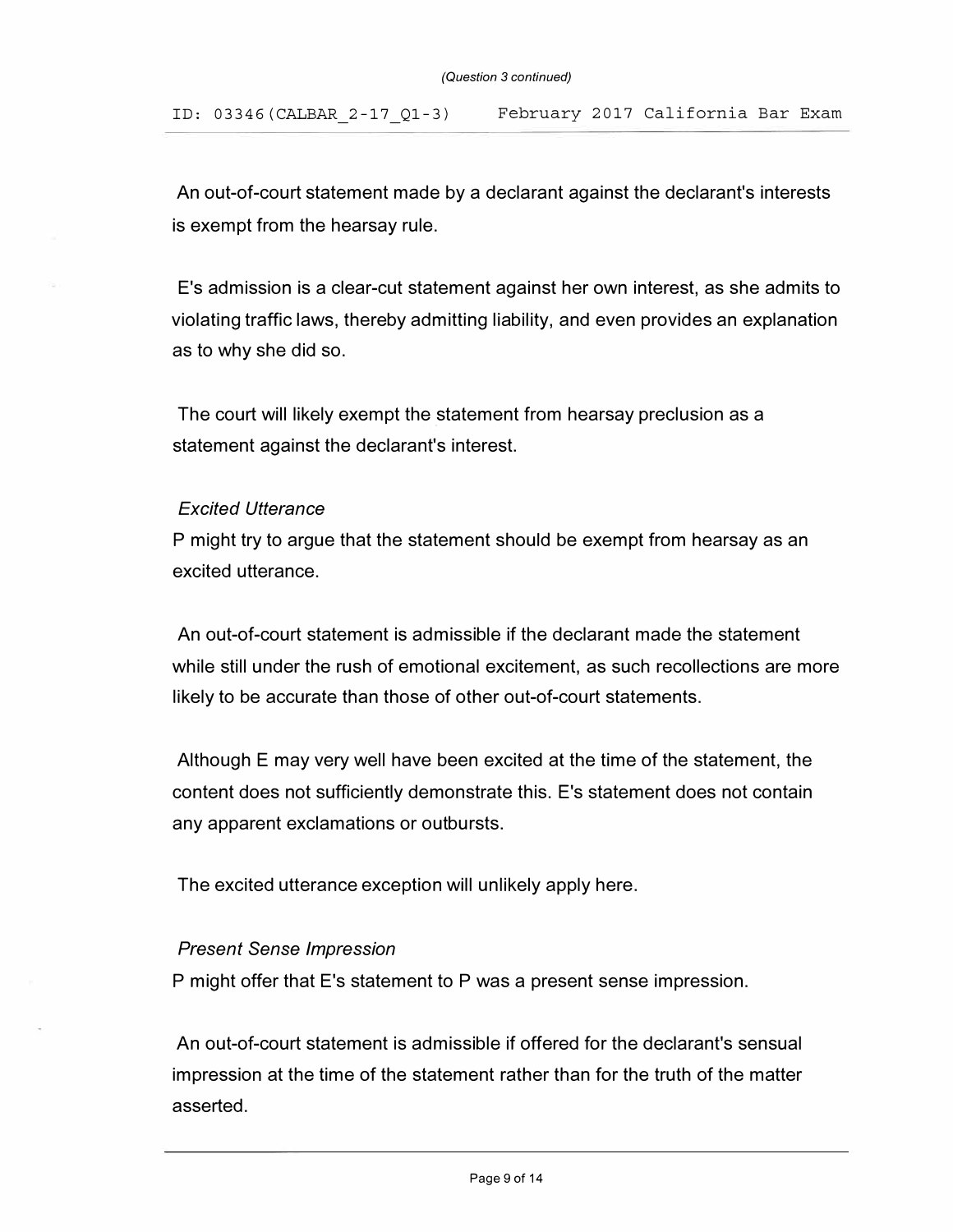That does not seem to apply here where E is discussing the event after it happened, and particularly the second part where she is explaining herself rather than providing a sensual impression.

# **3. P's testimony about D's statements**

D should object to the admission of P's testimony of D's statements at the hospital offering to pay medical expenses.

# *Rebuttal* - *Permissible Scope*

D should raise the objection that P seeks to introduce evidence not raised in his case-in-chief for the impermissible purpose of withholding relevant evidence until after the defense has rested.

Evidence provided on rebuttal is limited to counterattacking defenses that have been presented. It may not be used to surprise the defense with additional evidence.

If P claimed or pleaded any contract cause of action against D based upon the purported offer to pay P's medical expenses, he will not be able to do so on rebuttal after he had already rested his case in chief. Although P likely should have brought this evidence during his case-in-chief, he can rightfully argue that the statement rebut's testimony by D's owner that D was not responsible for the accident and that D's owner made no such offer to pay P's medical expenses.

For a tortious cause of action, the court may permit such evidence on grounds that P had already established these facts in his case-in-chief, though D can validly argue that P should have made the statement before rebuttal.

### *Relevance*

D may raise an objection to P's testimony of the statements by D's owner on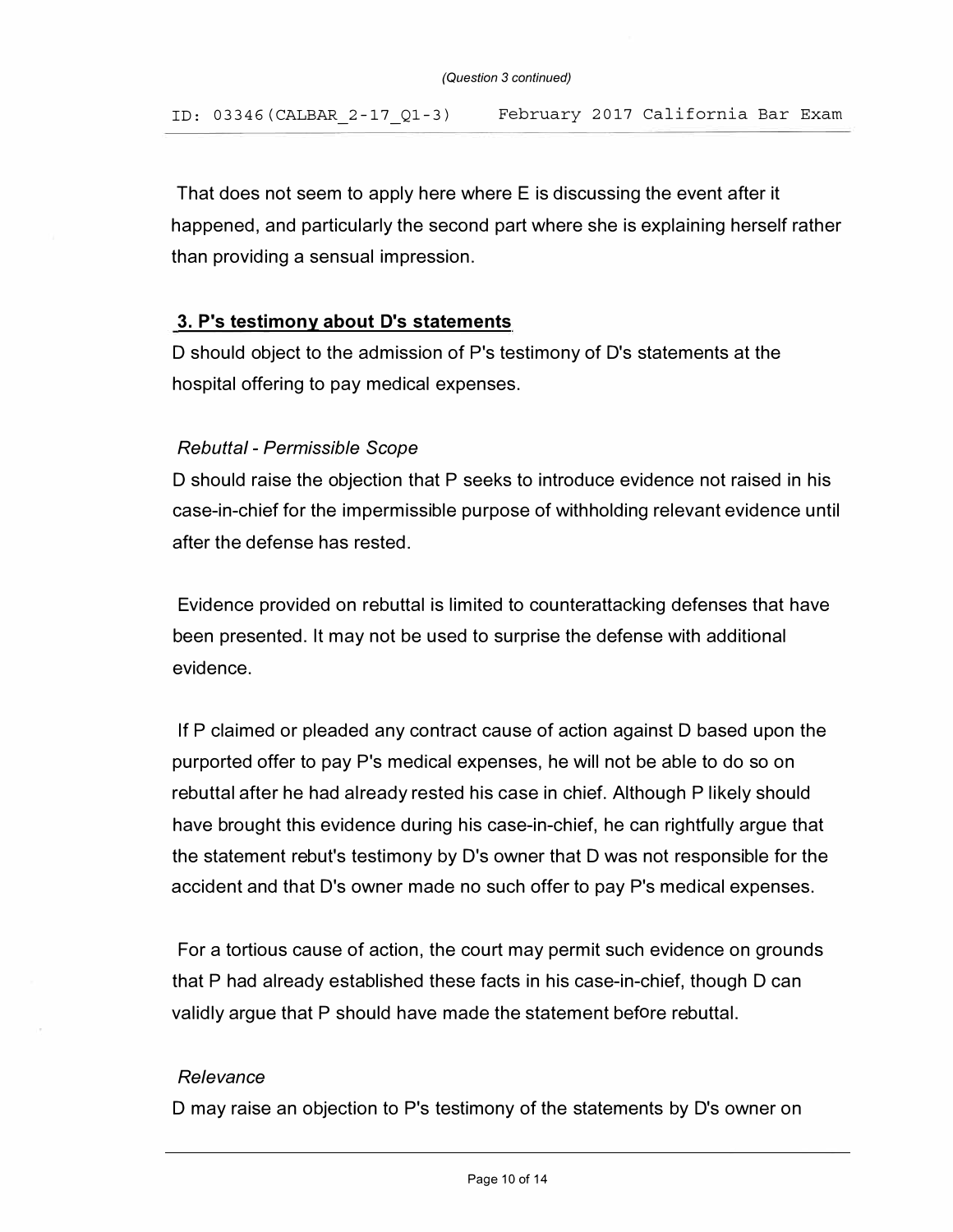grounds of relevance.

The Federal Rules of Evidence provide that evidence offered to the court must bear direct relevance upon P's claims or defenses against such claims. The test for relevance is whether its admission tends to make one of P's claims more or less likely than without the evidence.

D can argue that offers to pay medical expenses by D's owner alone do not further the likelihood that D was responsible for P's injury. But without an alternative explanation as to why  $D$ 's owner visited  $P$  in the hospital in the first place, the statement does tend to show a greater likelihood that D was at fault.

The court will likely find the evidence relevant.

# *Foundation/Scope of Knowledge*

D may object to the statement on grounds that it lacks foundation.

Testimony is inadmissible unless the witness has sufficiently established the factual and circumstantial foundation for the matter asserted.

D's objection will likely be overruled, as P is well situated to know what he heard directly from D's owner.

# *Probativeness/Prejudice*

D may object on grounds that the prejudice against D outweighs any probative value.

When the probative value of evidence is outweighed by the prejudice resulted against the defending party, it may not be admitted into evidence.

Because this statement does not speak to the accident itself, D has some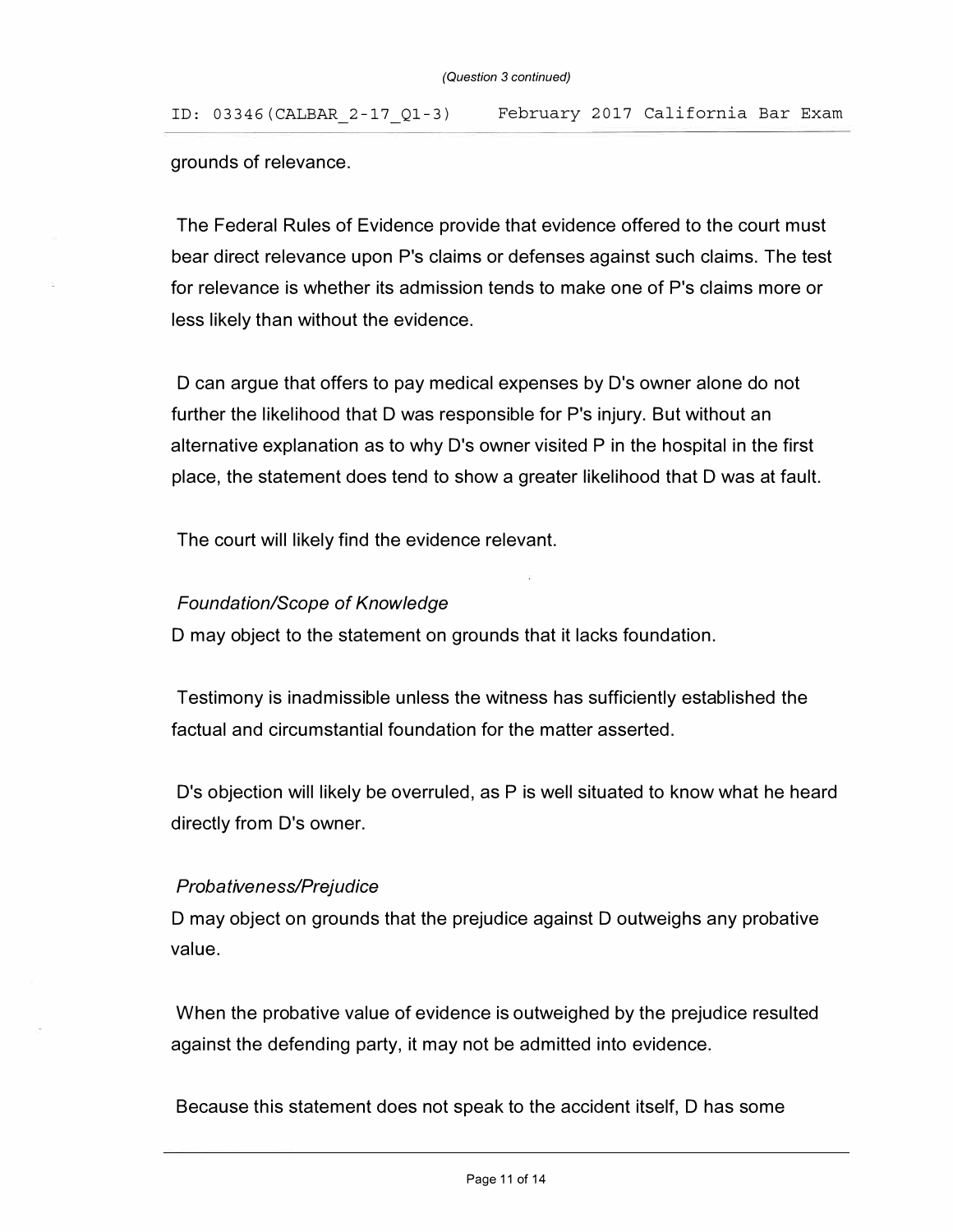grounds for this objection. However, in denying that D's owner ever made the statement on cross-examination, D has increased the statement's probative value.

Such an objection will likely be overruled.

### *Hearsay*

D should raise the objection that the statement was made out of court, shifting the burden to P to show that it meets an exception.

With numerous exceptions, out-of-court statements that are inadmissible when offered for the truth of the matter asserted.

The court will likely find that it meets one of the hearsay exceptions.

# *Opposing Party Statement*

P can respond to the objection that the statement meets the hearsay exception allowing for out-of-court statements made by the opposing party.

Out-of-court statements made by the party opponent are exempt from the hearsay rule, as precluding such statements would result in an unfair burden to plaintiffs in proving their case.

The assertion is that D's offered to pay P's expenses on behalf of D, not that D's owner personally and outside the scope of her business made such an offer. As is such, the out-of-court statement is clearly made by a party opponent.

The court will likely find that it meets this exception.

# *Statement Against Interest*

P can also argue that the statement by D's owner is one made against her own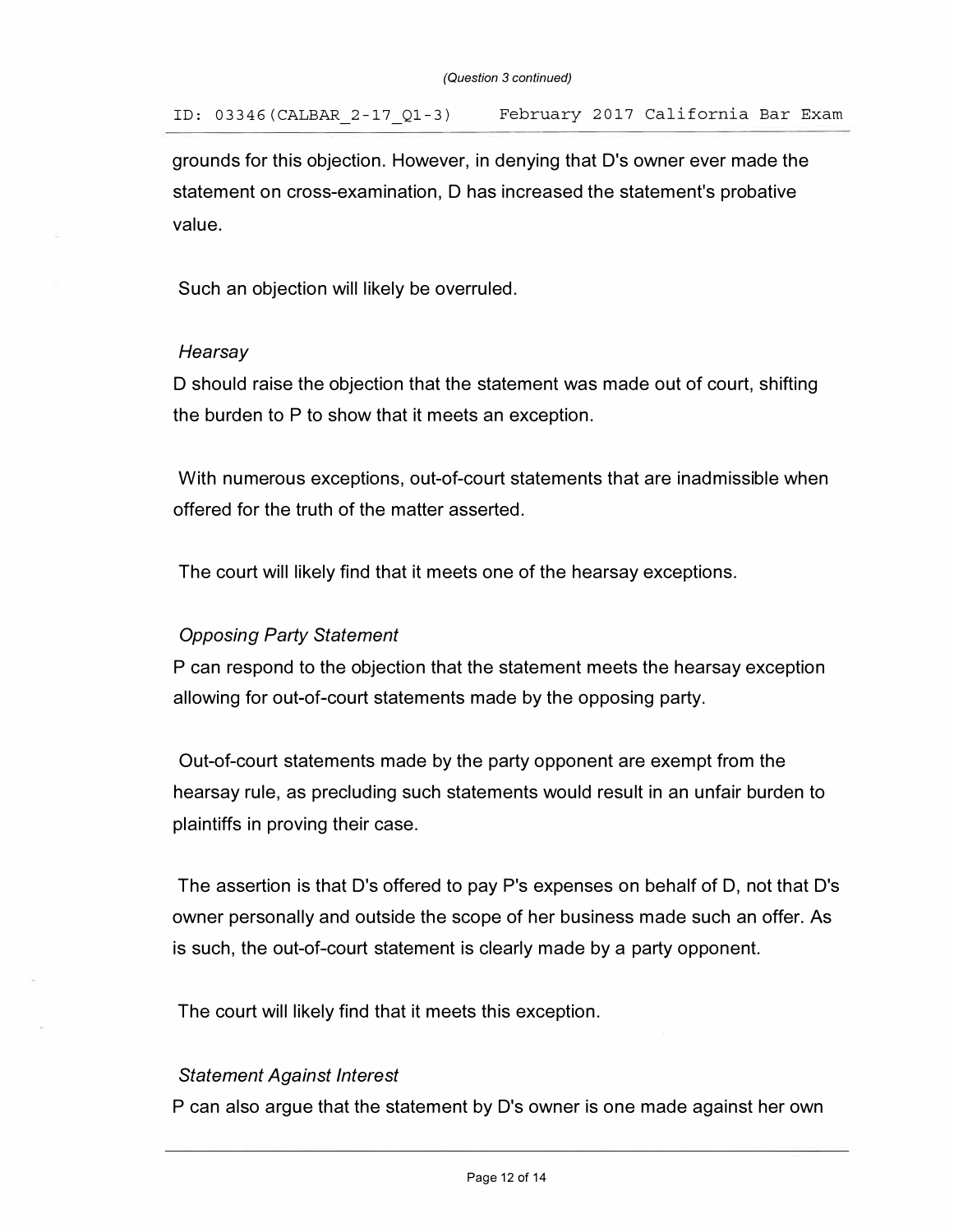interest, and should thus be exempted from hearsay restrictions.

An out-of-court statement made by a declarant against the declarant's interests is exempt from the hearsay rule.

An offer by a company to pay a patient's medical expenses alone does not clearly constitute a statement against that company's interests.

The court might not grant an exemption on these grounds.

## *Confidential Settlement Communications*

D can argue that the communication was a settlement offer, and therefore privileged and inadmissible.

Offers to confer a benefit upon another in exchange for compromising their right to a claim are inadmissible. In order to encourage settlements out of court, the law protects such communications from use in litigation.

Since D has already testified that she never made this offer, she will not be able to claim this privilege without admitting to perjury. D would also have to establish that the offer was offered in exchange for P's right to bring the instant claim.

The court will not exclude the statement under this privilege.

# *Offers to Pay Medical Expenses*

D can argue that such offers to pay medical expenses are privileged and inadmissible.

Indeed, the FRE provide for preclusion of offers to help those injured from use in litigation to encourage such payments. Unlike in CA, the FRE do not protect statements that accompany such offers.